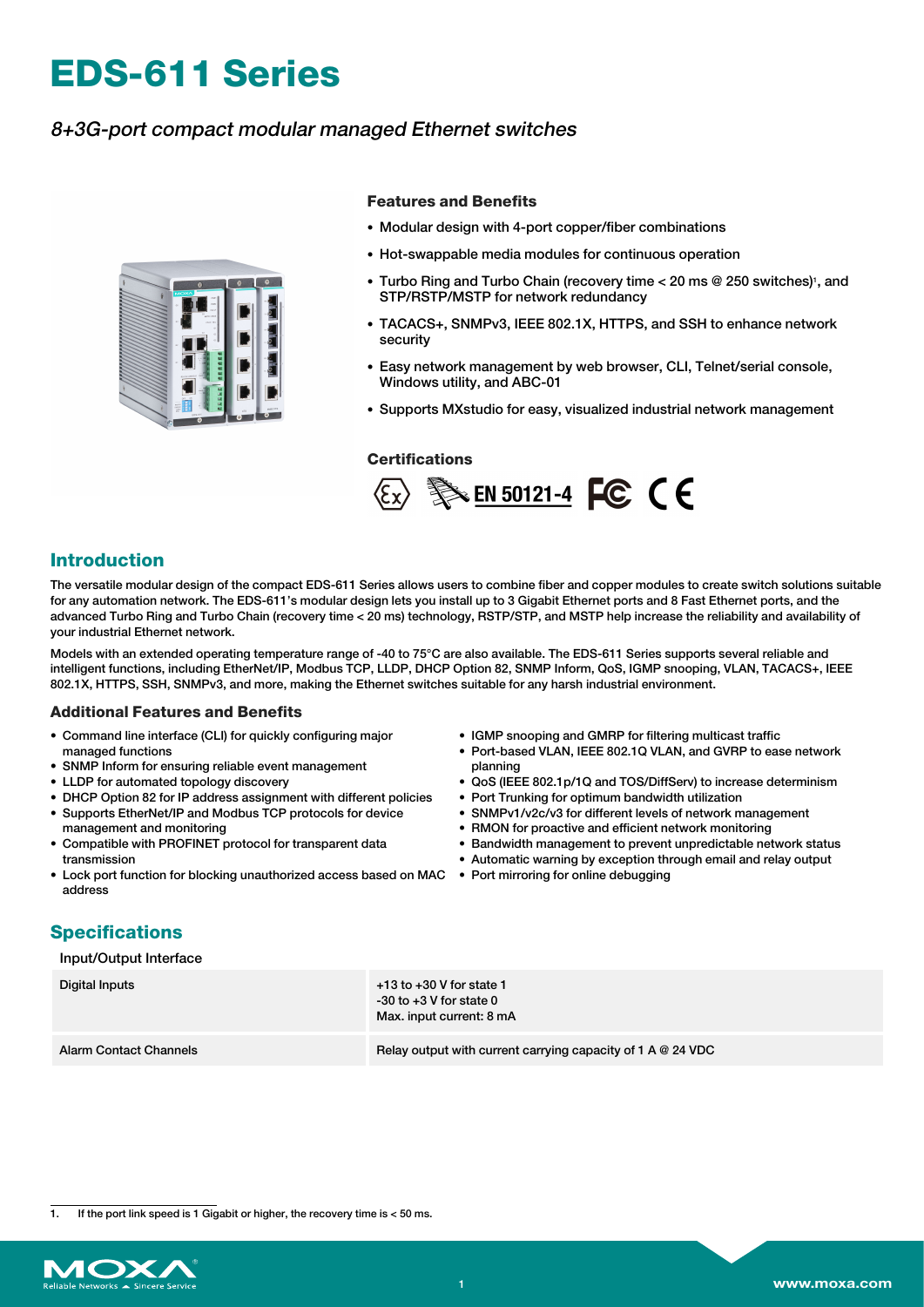## Ethernet Interface

| Module                             | 2 slots for any combination of 4-port interface modules, 10/100BaseT(X) or 100BaseFX                                                                                                                                                                                                                                                                                                                                                  |
|------------------------------------|---------------------------------------------------------------------------------------------------------------------------------------------------------------------------------------------------------------------------------------------------------------------------------------------------------------------------------------------------------------------------------------------------------------------------------------|
| <b>Standards</b>                   | IEEE 802.1D-2004 for Spanning Tree Protocol<br>IEEE 802.1p for Class of Service<br>IEEE 802.1Q for VLAN Tagging<br>IEEE 802.1s for Multiple Spanning Tree Protocol<br>IEEE 802.1w for Rapid Spanning Tree Protocol<br>IEEE 802.1X for authentication<br>IEEE 802.3 for 10BaseT<br>IEEE 802.3ab for 1000BaseT(X)<br>IEEE 802.3ad for Port Trunk with LACP<br>IEEE 802.3u for 100BaseT(X) and 100BaseFX<br>IEEE 802.3x for flow control |
| <b>Ethernet Software Features</b>  |                                                                                                                                                                                                                                                                                                                                                                                                                                       |
| Filter                             | GMRP, GVRP, IGMP v1/v2, Port-based VLAN                                                                                                                                                                                                                                                                                                                                                                                               |
| <b>Industrial Protocols</b>        | EtherNet/IP, Modbus TCP                                                                                                                                                                                                                                                                                                                                                                                                               |
| Management                         | Back Pressure Flow Control, BOOTP, DDM, DHCP Option 66/67/82, DHCP Server/<br>Client, Flow control, IPv4/IPv6, LLDP, Port Mirror, RARP, RMON, SMTP, SNMP Inform,<br>SNMPv1/v2c/v3, Syslog, Telnet, TFTP                                                                                                                                                                                                                               |
| MIB                                | Bridge MIB, Ethernet-like MIB, MIB-II, P-BRIDGE MIB, Q-BRIDGE MIB, RMON MIB<br>Groups 1, 2, 3, 9, RSTP MIB                                                                                                                                                                                                                                                                                                                            |
| <b>Redundancy Protocols</b>        | Link Aggregation, MSTP, RSTP, STP, Turbo Chain, Turbo Ring v1/v2                                                                                                                                                                                                                                                                                                                                                                      |
| Security                           | Broadcast storm protection, HTTPS/SSL, Port Lock, RADIUS, SSH, TACACS+                                                                                                                                                                                                                                                                                                                                                                |
| <b>Time Management</b>             | NTP Server/Client, SNTP                                                                                                                                                                                                                                                                                                                                                                                                               |
| <b>Switch Properties</b>           |                                                                                                                                                                                                                                                                                                                                                                                                                                       |
| <b>IGMP Groups</b>                 | 256                                                                                                                                                                                                                                                                                                                                                                                                                                   |
| <b>MAC Table Size</b>              | 8 K                                                                                                                                                                                                                                                                                                                                                                                                                                   |
| Max. No. of VLANs                  | 64                                                                                                                                                                                                                                                                                                                                                                                                                                    |
| <b>Packet Buffer Size</b>          | 1 Mbits                                                                                                                                                                                                                                                                                                                                                                                                                               |
| <b>Priority Queues</b>             | 4                                                                                                                                                                                                                                                                                                                                                                                                                                     |
| <b>VLAN ID Range</b>               | VID 1 to 4094                                                                                                                                                                                                                                                                                                                                                                                                                         |
| <b>LED</b> Interface               |                                                                                                                                                                                                                                                                                                                                                                                                                                       |
| <b>LED Indicators</b>              | PWR1, PWR2, FAULT, MSTR/HEAD, CPLR/TAIL, G1/G2/G3                                                                                                                                                                                                                                                                                                                                                                                     |
| Serial Interface                   |                                                                                                                                                                                                                                                                                                                                                                                                                                       |
| <b>Console Port</b>                | RS-232 (TxD, RxD, GND), 10-pin RJ45 (115200, n, 8, 1)                                                                                                                                                                                                                                                                                                                                                                                 |
| <b>DIP Switch Configuration</b>    |                                                                                                                                                                                                                                                                                                                                                                                                                                       |
| <b>Ethernet Interface</b>          | Turbo Ring, Master, Coupler, Reserve                                                                                                                                                                                                                                                                                                                                                                                                  |
| <b>Power Parameters</b>            |                                                                                                                                                                                                                                                                                                                                                                                                                                       |
| Connection                         | 1 removable 6-contact terminal block(s)                                                                                                                                                                                                                                                                                                                                                                                               |
| Input Voltage                      | 12/24/48 VDC, Redundant dual inputs                                                                                                                                                                                                                                                                                                                                                                                                   |
| <b>Overload Current Protection</b> | Supported                                                                                                                                                                                                                                                                                                                                                                                                                             |
| <b>Reverse Polarity Protection</b> | Supported                                                                                                                                                                                                                                                                                                                                                                                                                             |

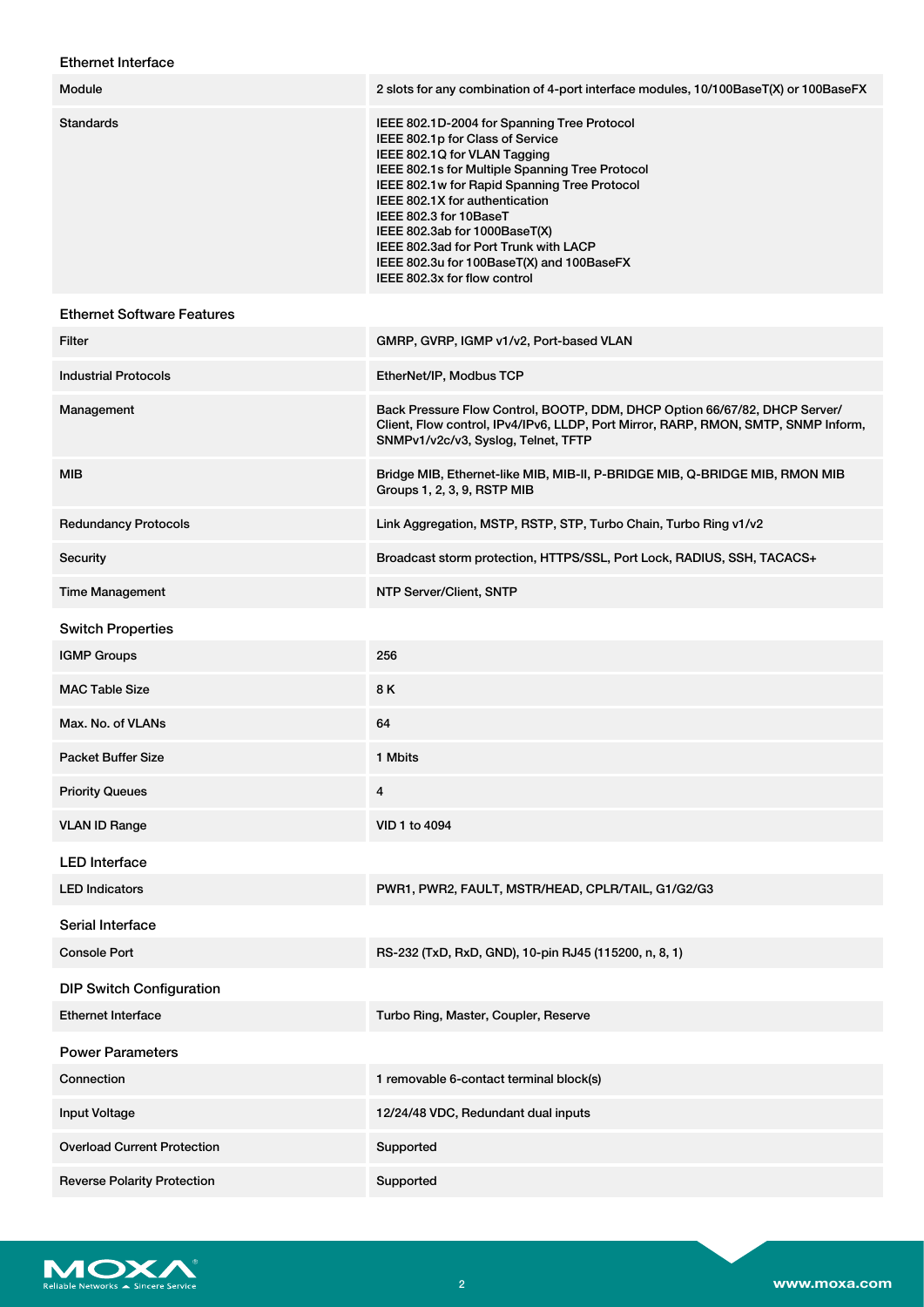| <b>Physical Characteristics</b>        |                                                                                                                                                                                                                                            |
|----------------------------------------|--------------------------------------------------------------------------------------------------------------------------------------------------------------------------------------------------------------------------------------------|
| <b>IP Rating</b>                       | <b>IP30</b>                                                                                                                                                                                                                                |
| <b>Dimensions</b>                      | 125 x 151 x 157.4 mm (4.92 x 5.95 x 6.20 in)                                                                                                                                                                                               |
| Weight                                 | 2,016 g (4.44 lb)                                                                                                                                                                                                                          |
| Installation                           | DIN-rail mounting, Wall mounting (with optional kit)                                                                                                                                                                                       |
| <b>Environmental Limits</b>            |                                                                                                                                                                                                                                            |
| <b>Operating Temperature</b>           | EDS-611: 0 to 60°C (32 to 140°F)<br>EDS-611-T: -40 to 75°C (-40 to 167°F)                                                                                                                                                                  |
| Storage Temperature (package included) | -40 to 85°C (-40 to 185°F)                                                                                                                                                                                                                 |
| <b>Ambient Relative Humidity</b>       | 5 to 95% (non-condensing)                                                                                                                                                                                                                  |
| <b>Standards and Certifications</b>    |                                                                                                                                                                                                                                            |
| Freefall                               | IEC 60068-2-32                                                                                                                                                                                                                             |
| <b>EMC</b>                             | EN 55032/35, EN 61000-6-2/-6-4                                                                                                                                                                                                             |
| <b>EMI</b>                             | CISPR 32, FCC Part 15B Class A                                                                                                                                                                                                             |
| <b>EMS</b>                             | IEC 61000-4-2 ESD: Contact: 6 kV; Air: 8 kV<br>IEC 61000-4-3 RS: 80 MHz to 1 GHz: 10 V/m<br>IEC 61000-4-4 EFT: Power: 4 kV; Signal: 4 kV<br>IEC 61000-4-5 Surge: Power: 2 kV; Signal: 2 kV<br>IEC 61000-4-6 CS: 10 V<br>IEC 61000-4-8 PFMF |
| <b>Hazardous Locations</b>             | ATEX, Class I Division 2                                                                                                                                                                                                                   |
| <b>Maritime</b>                        | ABS, DNV, LR, NK                                                                                                                                                                                                                           |
| Railway                                | EN 50121-4                                                                                                                                                                                                                                 |
| Safety                                 | EN 62368-1, UL 508                                                                                                                                                                                                                         |
| Shock                                  | IEC 60068-2-27                                                                                                                                                                                                                             |
| <b>Traffic Control</b>                 | <b>NEMATS2</b>                                                                                                                                                                                                                             |
| Vibration                              | IEC 60068-2-6                                                                                                                                                                                                                              |
| <b>MTBF</b>                            |                                                                                                                                                                                                                                            |
| Time                                   | 483,344 hrs                                                                                                                                                                                                                                |
| <b>Standards</b>                       | Telcordia (Bellcore), GB                                                                                                                                                                                                                   |
| Warranty                               |                                                                                                                                                                                                                                            |
| <b>Warranty Period</b>                 | 5 years                                                                                                                                                                                                                                    |
| Details                                | See www.moxa.com/warranty                                                                                                                                                                                                                  |
| <b>Package Contents</b>                |                                                                                                                                                                                                                                            |
| Device                                 | 1 x EDS-611 Series switch                                                                                                                                                                                                                  |
| Cable                                  | 1 x RJ45-to-DB9 console cable                                                                                                                                                                                                              |

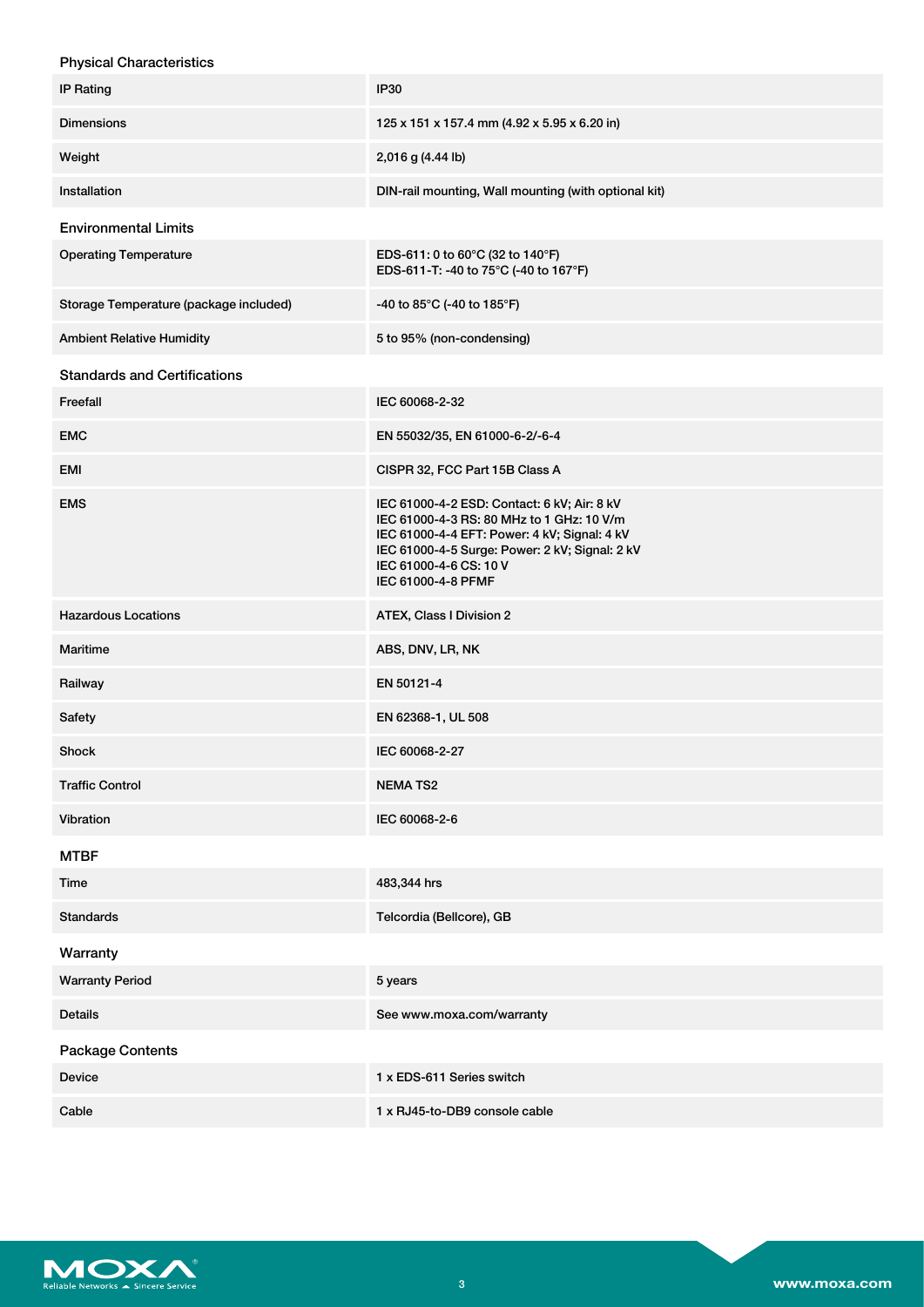Documentation 1 x product certificates of quality inspection, Simplified Chinese 1 x product notice, Simplified Chinese 1 x quick installation guide

Note SFP modules and/or modules from the CM-600 Module Series need to be purchased separately for use with this product.

## **Dimensions**

Unit: mm (inch)















# **Ordering Information**

| <b>Model Name</b> | Layer          | <b>Total No. of Ports</b> | <b>Module</b><br>10/100BaseT(X) and/or<br>100BaseFX              | <b>Combo Ports</b><br>10/100/1000BaseT(X)<br>or 100/1000BaseSFP | <b>Operating Temp.</b> |
|-------------------|----------------|---------------------------|------------------------------------------------------------------|-----------------------------------------------------------------|------------------------|
| <b>EDS-611</b>    | $\overline{2}$ | 11                        | 2 slots for up to 8 10/<br>100BaseT(X) and/or<br>100BaseFX ports | 3                                                               | 0 to $60^{\circ}$ C    |
| <b>EDS-611-T</b>  | $\overline{2}$ | 11                        | 2 slots for up to 8 10/<br>100BaseT(X) and/or<br>100BaseFX ports | 3                                                               | -40 to 75 $^{\circ}$ C |

# **Accessories (sold separately)**

CM-600 Module Series

| CM-600-4TX         | Fast Ethernet interface module with 4 10/100BaseT(X) ports, RJ45 connectors, -40 to 75°C operating<br>temperature     |
|--------------------|-----------------------------------------------------------------------------------------------------------------------|
| <b>CM-600-4MSC</b> | Fast Ethernet interface module with 4 100BaseFX multi-mode ports, SC connectors, -40 to 75°C<br>operating temperature |

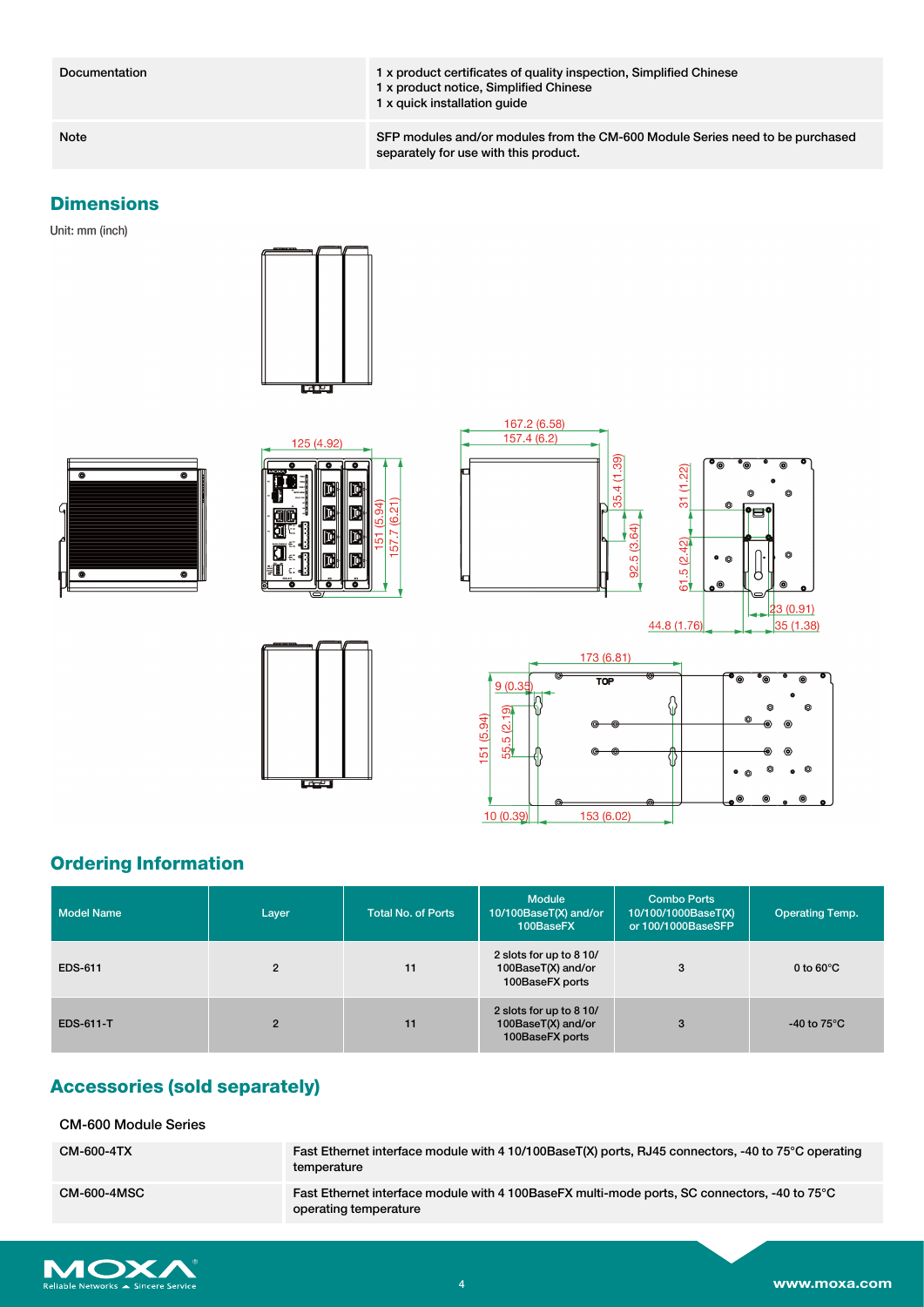| <b>CM-600-4MST</b>  | Fast Ethernet interface module with 4 100BaseFX multi-mode ports, ST connectors, -40 to 75°C<br>operating temperature                                               |
|---------------------|---------------------------------------------------------------------------------------------------------------------------------------------------------------------|
| <b>CM-600-4SSC</b>  | Fast Ethernet interface module with 4 100BaseFX single-mode ports, SC connectors, -40 to 75°C<br>operating temperature                                              |
| CM-600-3MSC/1TX     | Fast Ethernet interface module with 1 10/100BaseT(X) port, RJ45 connector, and 3 100BaseFX multi-<br>mode ports, SC connectors, -40 to 75°C operating temperature   |
| CM-600-3SSC/1TX     | Fast Ethernet interface module with 1 10/100BaseT(X) port, RJ45 connector, and 3 100BaseFX single-<br>mode ports, SC connectors, -40 to 75°C operating temperature  |
| CM-600-2MSC/2TX     | Fast Ethernet interface module with 2 10/100BaseT(X) ports, RJ45 connectors, and 2 100BaseFX<br>multi-mode ports, SC connectors, -40 to 75°C operating temperature  |
| CM-600-2SSC/2TX     | Fast Ethernet interface module with 2 10/100BaseT(X) ports, RJ45 connectors, and 2 100BaseFX<br>single-mode ports, SC connectors, -40 to 75°C operating temperature |
| <b>Storage Kits</b> |                                                                                                                                                                     |
| <b>ABC-01</b>       | Configuration backup and restoration tool for managed Ethernet switches and AWK Series wireless<br>APs/bridges/clients, 0 to 60°C operating temperature             |
| <b>SFP Modules</b>  |                                                                                                                                                                     |
| SFP-1FELLC-T        | SFP module with 1 100Base single-mode with LC connector for 80 km transmission, -40 to 85°C<br>operating temperature                                                |
| SFP-1FEMLC-T        | SFP module with 1 100Base multi-mode, LC connector for 2/4 km transmission, -40 to 85°C operating<br>temperature                                                    |
| SFP-1FESLC-T        | SFP module with 1 100Base single-mode with LC connector for 40 km transmission, -40 to 85°C<br>operating temperature                                                |
| SFP-1G10ALC         | WDM-type (BiDi) SFP module with 1 1000BaseSFP port with LC connector for 10 km transmission; TX<br>1310 nm, RX 1550 nm, 0 to 60°C operating temperature             |
| SFP-1G10ALC-T       | WDM-type (BiDi) SFP module with 1 1000BaseSFP port with LC connector for 10 km transmission; TX<br>1310 nm, RX 1550 nm, -40 to 85°C operating temperature           |
| SFP-1G10BLC         | WDM-type (BiDi) SFP module with 1 1000BaseSFP port with LC connector for 10 km transmission; TX<br>1550 nm, RX 1310 nm, 0 to 60°C operating temperature             |
| SFP-1G10BLC-T       | WDM-type (BiDi) SFP module with 1 1000BaseSFP port with LC connector for 10 km transmission; TX<br>1550 nm, RX 1310 nm, -40 to 85°C operating temperature           |
| SFP-1G20ALC         | WDM-type (BiDi) SFP module with 1 1000BaseSFP port with LC connector for 20 km transmission; TX<br>1310 nm, RX 1550 nm, 0 to 60°C operating temperature             |
| SFP-1G20ALC-T       | WDM-type (BiDi) SFP module with 1 1000BaseSFP port with LC connector for 20 km transmission; TX<br>1310 nm, RX 1550 nm, -40 to 85°C operating temperature           |
| SFP-1G20BLC         | WDM-type (BiDi) SFP module with 1 1000BaseSFP port with LC connector for 20 km transmission; TX<br>1550 nm, RX 1310 nm, 0 to 60°C operating temperature             |
| SFP-1G20BLC-T       | WDM-type (BiDi) SFP module with 1 1000BaseSFP port with LC connector for 20 km transmission; TX<br>1550 nm, RX 1310 nm, -40 to 85°C operating temperature           |
| SFP-1G40ALC         | WDM-type (BiDi) SFP module with 1 1000BaseSFP port with LC connector for 40 km transmission; TX<br>1310 nm, RX 1550 nm, 0 to 60°C operating temperature             |
| SFP-1G40ALC-T       | WDM-type (BiDi) SFP module with 1 1000BaseSFP port with LC connector for 40 km transmission; TX<br>1310 nm, RX 1550 nm, -40 to 85°C operating temperature           |
| SFP-1G40BLC         | WDM-type (BiDi) SFP module with 1 1000BaseSFP port with LC connector for 40 km transmission; TX<br>1550 nm, RX 1310 nm, 0 to 60°C operating temperature             |
| SFP-1G40BLC-T       | WDM-type (BiDi) SFP module with 1 1000BaseSFP port with LC connector for 40 km transmission; TX<br>1550 nm, RX 1310 nm, -40 to 85°C operating temperature           |
| SFP-1GEZXLC         | SFP module with 1 1000BaseEZX port with LC connector for 110 km transmission, 0 to 60°C operating<br>temperature                                                    |
| SFP-1GEZXLC-120     | SFP module with 1 1000BaseEZX port with LC connector for 120 km transmission, 0 to 60 $\degree$ C operating<br>temperature                                          |
| SFP-1GLHLC          | SFP module with 1 1000BaseLH port with LC connector for 30 km transmission, 0 to 60°C operating<br>temperature                                                      |
| SFP-1GLHLC-T        | SFP module with 1 1000BaseLH port with LC connector for 30 km transmission, -40 to 85°C operating<br>temperature                                                    |